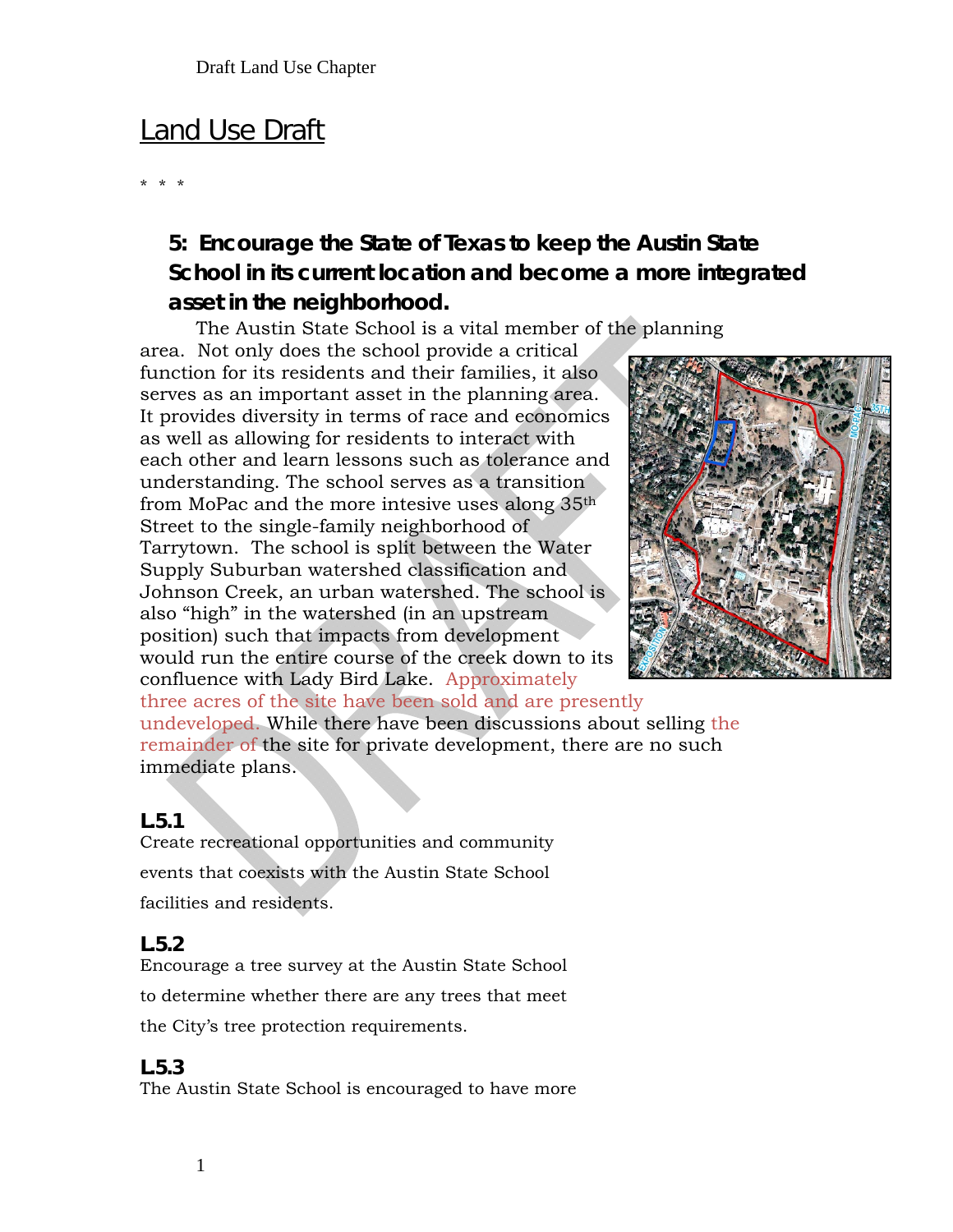events and activities that include the surrounding neighborhood.

#### **L.5.4**

Work with the Austin State School and the State of Texas to communicate the desire of keeping the school at its current location.

# **6: If the Austin State School redevelops, it should be done in harmony with the adjacent neighborhood, transportation system, and natural resources.**

### **L.6.1**

Redevelopment should be accomplished through a master plan that encompasses the entire tract and integrates it into the neighborhood. Piecemeal development should be discouraged.

### **L.6.2**

The design of any redevelopment should be compact, mixed use, and walkable so that automobile trips are minimized. Redevelopment should result in harmonious, low intensity single family development near the existing residential areas and concentrate the more intensive development toward the northeast corner of the tract at MoPac and 35th Street. Preserving significant amounts of public and private open space is encouraged.

### **L.6.3**

Preserve vegetative buffers, including trees, wherever development of the Austin State School occurs adjacent to existing residential neighborhoods. Provide additional vegetative buffers, including trees, for development more intense than existing single family.

### **L.6.4**

2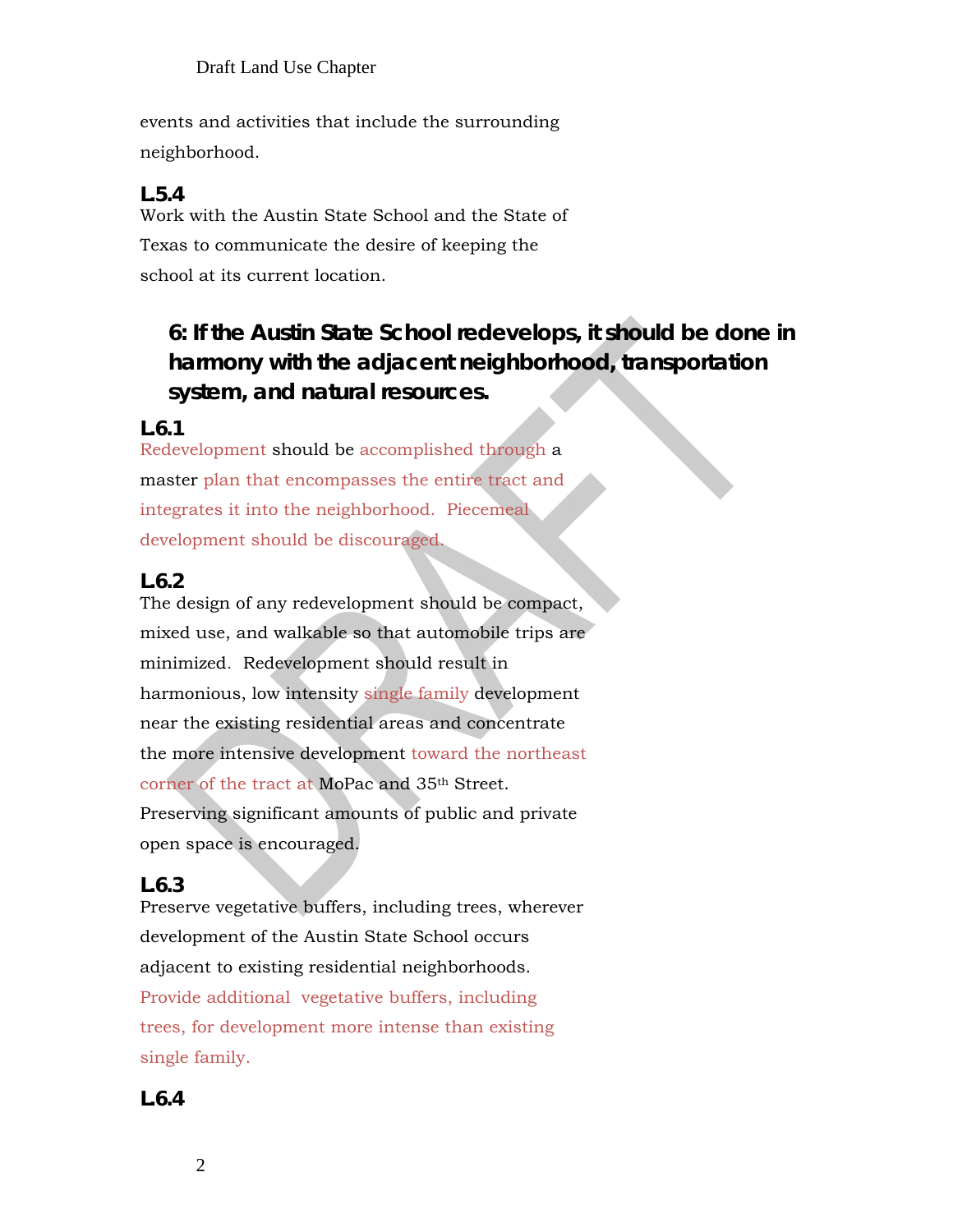Redevelopment should comply with City of Austin stormwater regulations. Water quality devices should be installed to minimize pollution. These systems should also incorporate recreational opportunities for the public, such as walking trails around attractive and landscaped detention ponds. Landscaping should be based on applicable city requirements to reduce water demand, retain runoff, decrease flooding, and recharge groundwater.

#### **L.6.5**

Redevelopment should avoid environmentally sensitive resources such as protected trees, wetlands, waterbodies, and endangered or threatened plant or wildlife habitat.

#### **L.6.6**

Redevelopment should be sensitive to any historically significant resources and should make every effort to protect and preserve these resources.

**7: Encourage the University of Texas to keep the Lions Municipal Golf Course, West Austin Youth Association, and Field Research Laboratory uses in place with consideration made for additional recreational opportunities on site, and to otherwise comply with the parameters established by the 1989 Brackenridge Tract Development Agreement.** 

The Brackenridge Tract is a vital part of the planning area. Not only does the Tract provide numerous critical functions for research and graduate student family housing, its existing uses are also a valued and integral part of the surrounding West Austin community. The Brackenridge Field Laboratory use is one of the University's most highly acclaimed and nationally ranked academic programs. In addition, there are Graduate Student Housing uses which

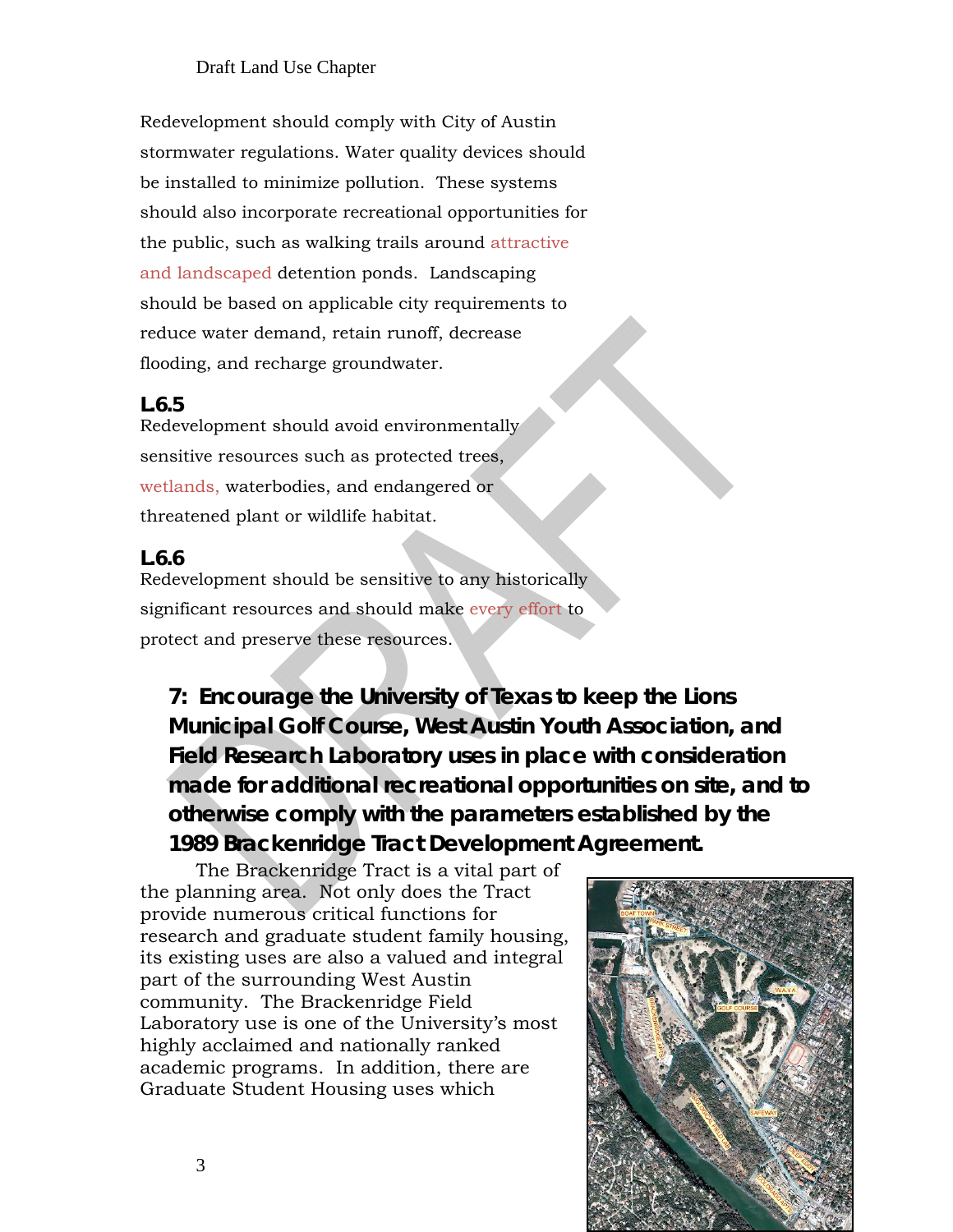support of the University's graduate students and doctoral candidates, and provide diversity in terms of race and economics as well as allowing for residents to interact with each other and learn lessons such as tolerance and understanding. There are also valued public recreational uses at the West Austin Youth Association (WAYA) facility and the historically recognized Lions Municipal Golf Course. Because most of the Tract lies within either the Lake Austin Watershed or the Town Lake Watershed and is within our Drinking Water Protection Zone, any adverse development could degrade the environment and water quality for the citizens of Austin and those downstream from Austin.

It is also recognized that the Tract represents a significant opportunity for both the University of Texas and the community, but that opportunity does not lie solely in its purported development potential.

### **L.7.1**

Create recreational opportunities and community events that coexists with the existing Brackenridge Tract uses and residents.

# **L.7.2**

Encourage a tree survey at the Brackenridge Tract to determine whether there are any trees that meet the City's tree protection requirements.

# **L.7.3**

The Brackenridge Tract is encouraged to have more events and activities that include the surrounding neighborhood.

# **L.7.4**

Work with the City of Austin and the University of Texas to communicate the desire of keeping the Lions Municipal Golf Course and West Austin Youth Association uses in place.

### **L.7.5**

The Lions Municipal Golf Course (141.38 Acres) should remain an affordable, public golf course in perpetuity with consideration made for the addition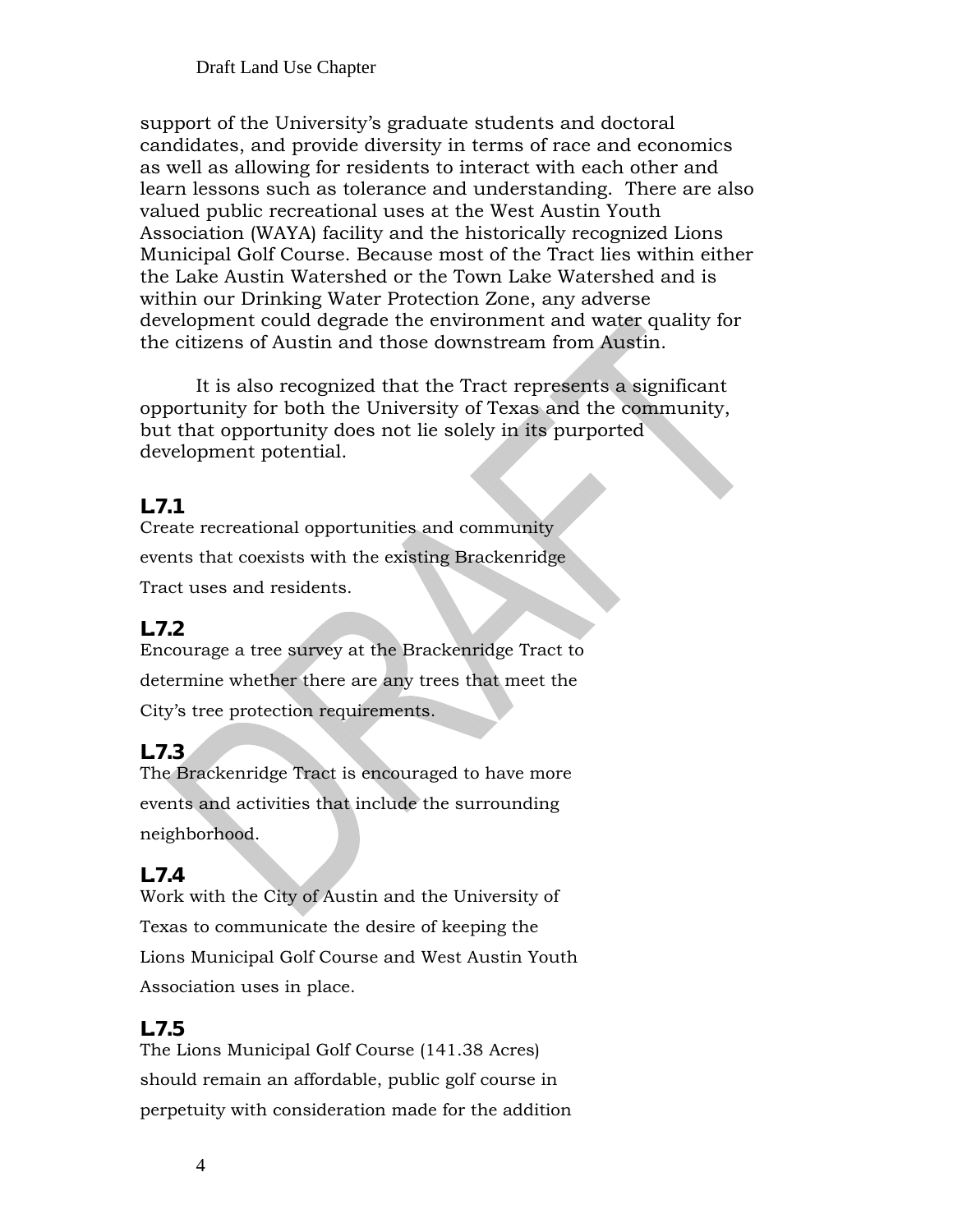of non-golfing recreational opportunities on site. We actively support the acquisition of this tract by the City of Austin utilizing any available means including cash and non-cash alternatives.

#### **L.7.6**

The West Austin Youth Association Tract (14.56 Acres) should remain under the control of this nationally recognized, privately funded, non-profit organization that provides positive recreational opportunities through 30 separate programs for more than 4,000 youngsters annually from throughout Austin.

#### **L.7.7**

The University of Texas at Austin Brackenridge Field Laboratory (81.97 Acres) should remain at its current unique and irreplaceable location.

#### **L.7.8**

The Colorado Apartment and Brackenridge Apartment Tracts (74.24 Acres) should be redeveloped to include denser graduate student, doctoral candidate and faculty housing as well as neighborhood retail/neighborhood mixed use development, the latter at a level and in a manner that does not exceed the terms of the 1989 Brackenridge Tract Development Agreement for nonuniversity purposes.

### **L.7.9**

The Deep Eddy Tract (16.42 Acres) that includes the Gables Apartments, CVS Pharmacy and 7 Eleven, if chosen to be redeveloped, should be redeveloped in such a way as to maximize the protection of the Deep Eddy neighborhood adjacent by mitigating the potential for related cut-through traffic and overflow

5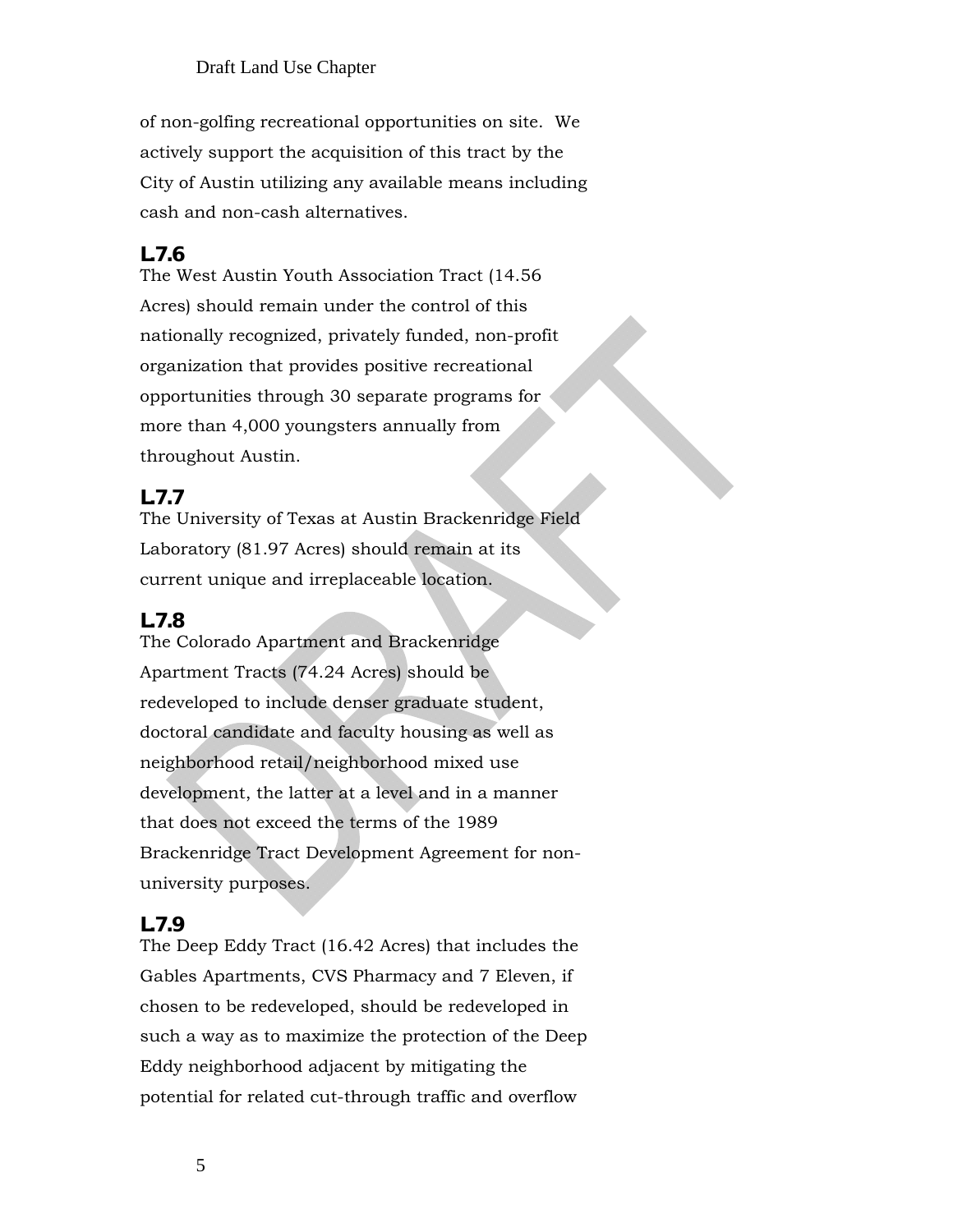parking. Further, any new construction should transition away from the residential portion of the adjacent neighborhood.

# **L.7.10**

The Boat Town Tract (2.58 Acres) including Oyster Landing should remain unchanged. Any proposed changes at Oyster Landing should be carefully examined so as not to exacerbate difficulties currently experienced at certain times, regarding parking, and pedestrian and car traffic.

# **L.7.11**

The Park Street Tract (13.21 Acres) that includes the LCRA and ancillary surface parking should remain unchanged, unless sufficient free public parking remains on site to meet the parking demand of the Boat Town Tract as well as any additional development.

# **L.7.12**

The Randall's Tract (2.64 Acres) should remain under its current land use though reconfiguration of the site itself might be beneficial.

# **L.7.13**

Any potential redevelopment of the Lions, Park Street or WAYA tracts should be compatible along Enfield Road with the adjacent Tarrytown neighborhood.

# **8: If the Brackenridge Tract is (re)developed, it should be done in harmony with the adjacent neighborhoods, transportation system, and natural resources.**

In response to the University's stated interest in redeveloping the Brackenridge Tract, the City hosted a meeting to discuss stakeholders' interest in the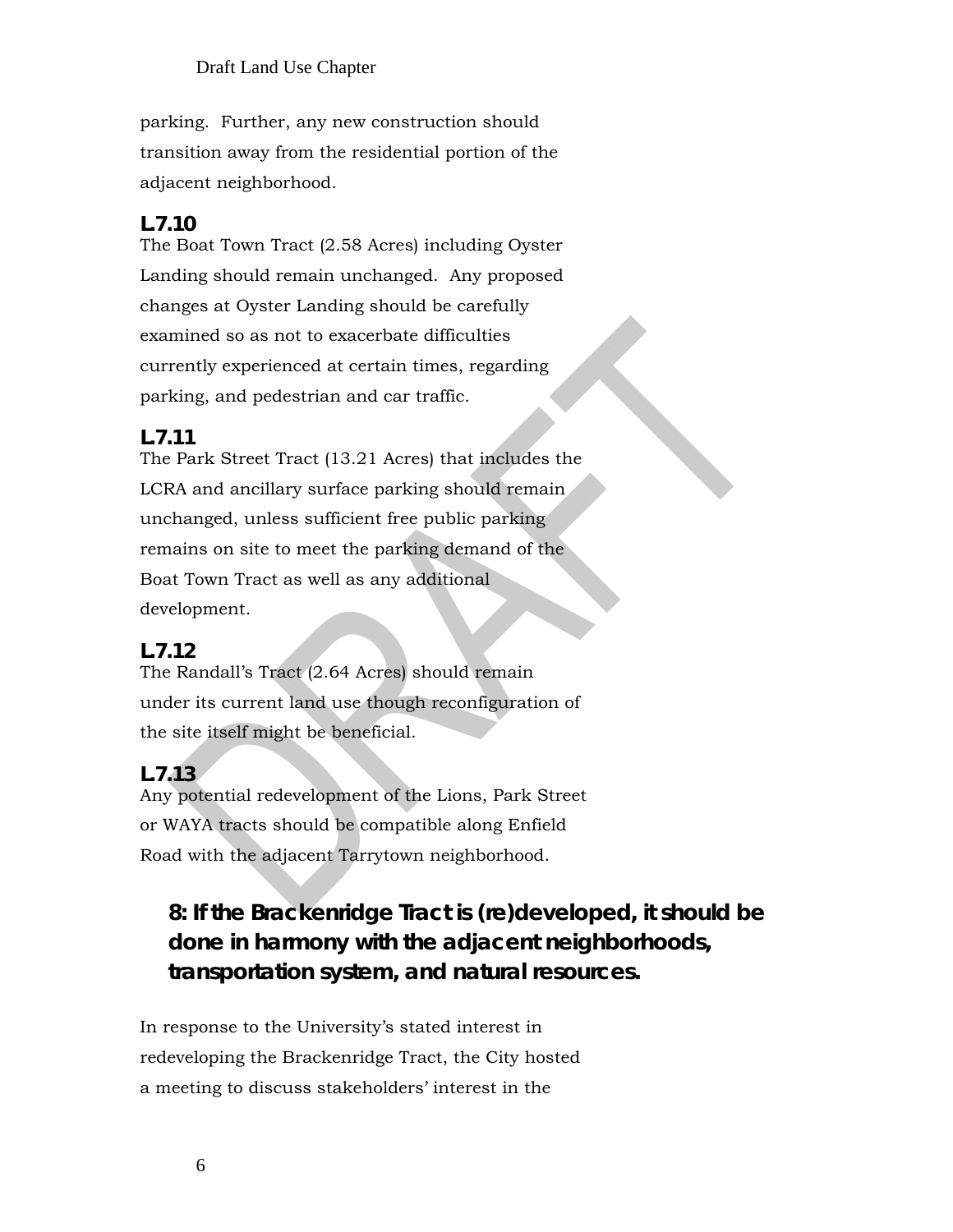future of the Brackenridge Tract. The sidebar lists the interests that were identified during this meeting as well as other neighborhood meetings. The University also had a public process which included a series of meetings to obtain public input on the creation of one or more conceptual master plans under certain assumed development constraints.

In the event that The University of Texas Board of Regents errs in judgment and allows redevelopment of any kind to take place on the Lions Municipal Golf Course and WAYA tracts in direct opposition to the desires of the West Austin community, any such redevelopment should be limited by the terms of the 1989 Brackenridge Tract Development Agreement which was negotiated in good faith to allow more intense development for the Gables tract, Colorado and Brackenridge Apartment tracts, Oyster Landing, and the Park Tract (where the LCRA is now) as a "transfer of development" from the Lions Municipal Golf Course and the Field Research Laboratory.

#### **L.8.1**

Redevelopment should be accomplished through a master plan that encompasses the entire tract and integrates it into the neighborhood. Piecemeal development should be discouraged.

#### **L.8.2**

The design of any redevelopment should be compact, mixed use, and walkable so that automobile trips are minimized. Redevelopment should result in harmonious, low intensity single family development near the existing residential areas and concentrate the more intensive development toward the southern

7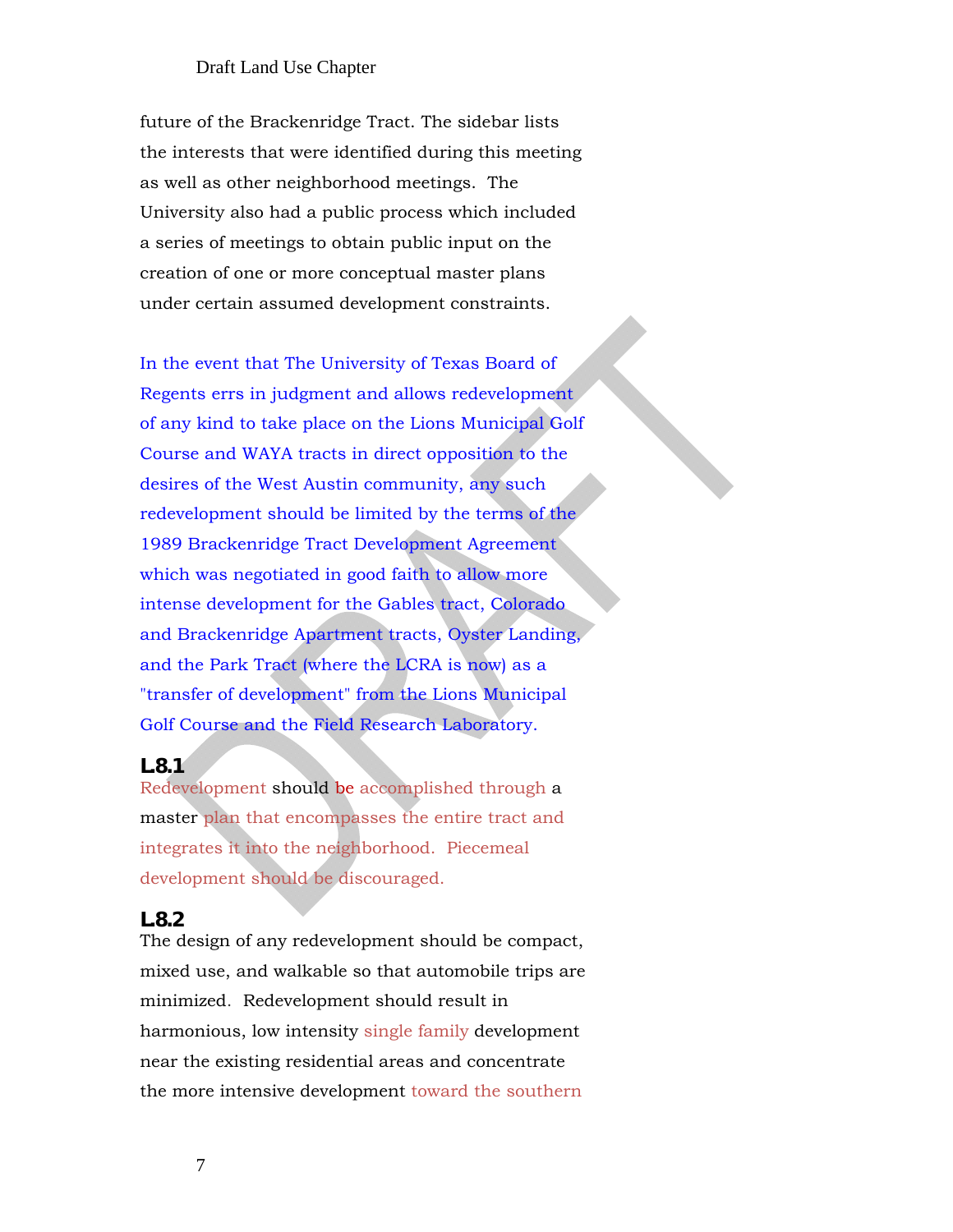#### portion of the Tract along Lake Austin Boulevard.

Preserving significant amounts of invaluable urban greenspace and its remarkable trees is encouraged.

### **L.8.3**

Preserve waterfront land and comply with the City of Austin's Waterfront Overlay along Lady Bird Lake. Preserve vegetative buffers, including trees, wherever single family development occurs adjacent to existing residential neighborhoods. Provide additional vegetative buffers, including trees, for development more intense than single family.

### **L.8.4**

Redevelopment should comply with City of Austin stormwater regulations. Water quality devices should be installed to minimize pollution. These systems should also incorporate recreational opportunities for the public, such as walking trails around attractive and landscaped detention ponds. Landscaping should be based on applicable city requirements to reduce water demand, retain runoff, decrease flooding, and recharge groundwater.

# **L.8.5**

Redevelopment should avoid environmentally sensitive resources such as protected trees, wetlands, waterbodies, and endangered or threatened plant or wildlife habitat.

# **L.8.6**

Redevelopment should be sensitive to any historically significant resources and should make every effort to protect and preserve these resources.

# **L.8.7**

Any redevelopment should not increase traffic in the Tarrytown, Deep Eddy and West Lake Hills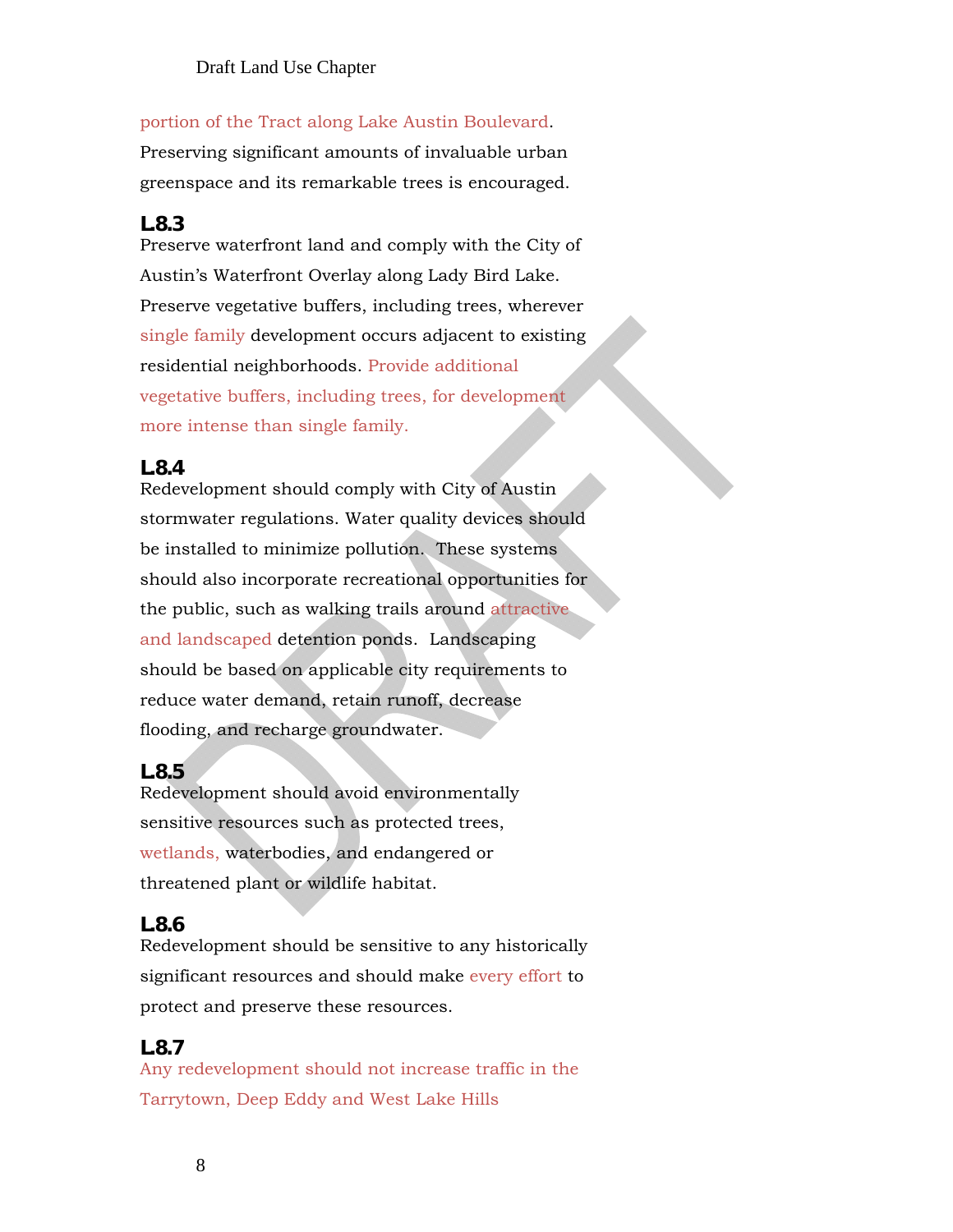neighborhoods. Any additional traffic volumes generated as a result of redevelopment should be directed away from the existing residential neighborhoods. There should be no street access to such redevelopment along Enfield Road between Lake Austin Boulevard and Exposition Boulevard that would promote the use of adjacent and nearby neighborhood streets as arteries

#### **L.8.8**

Should comply with all City of Austin codes and ordinances as well as its zoning and land use regulations

#### **L.8.9**

Should be limited to and not exceed the parameters established by the 1989 Brackenridge Tract Development Agreement negotiated in good faith by the University of Texas Systems, the City of Austin and the Austin community